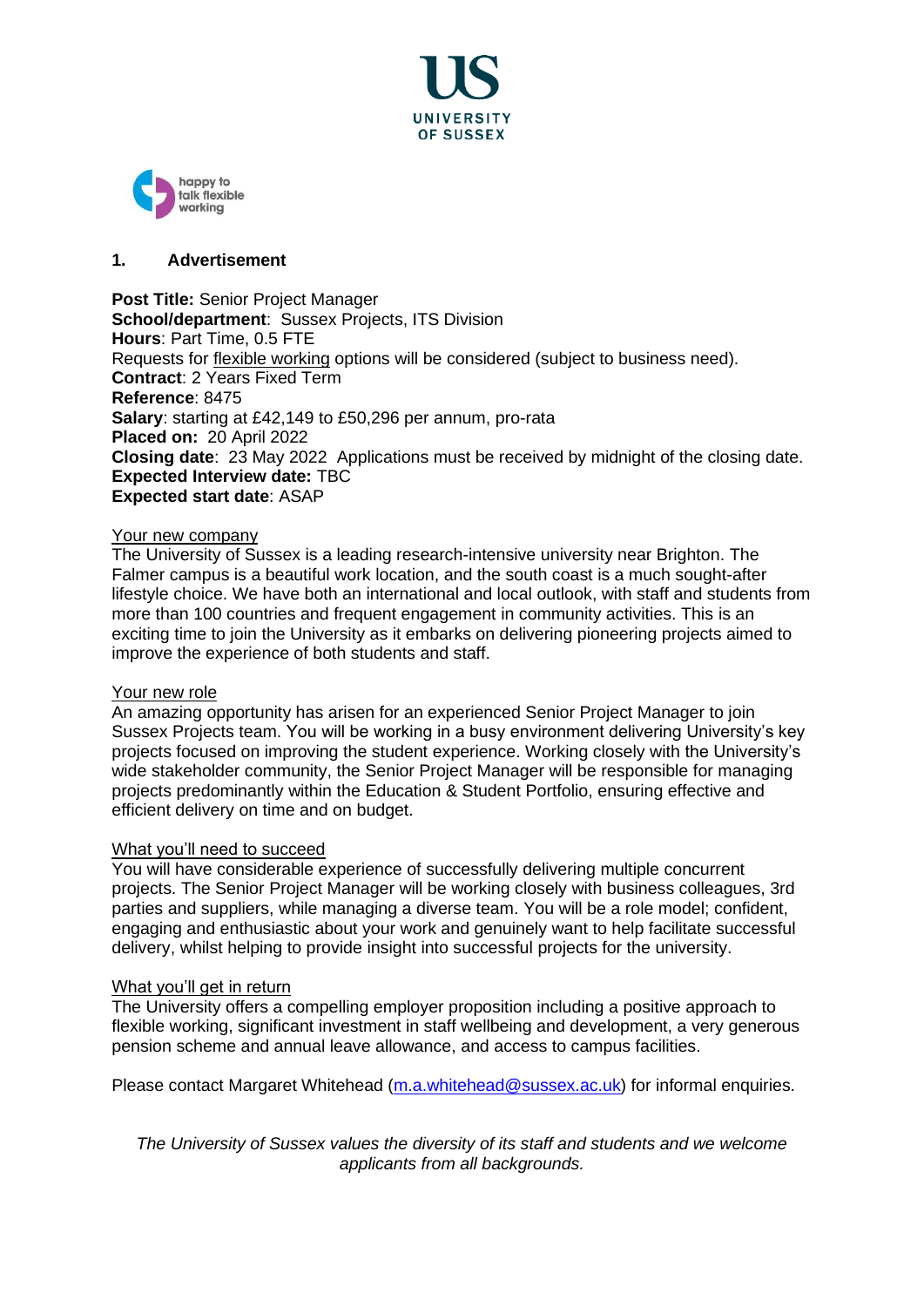# **2. The School / Division**

Please find further information regarding the school/division at <https://www.sussex.ac.uk/ogs/project-services>

### **3. Job Description**

Job Description for the post of: Senior Project Manager

| Department:              | <b>Sussex Projects</b>                                                                                                      |  |
|--------------------------|-----------------------------------------------------------------------------------------------------------------------------|--|
| Section/Unit/School:     | <b>ITS Division</b>                                                                                                         |  |
| Location:                | <b>Shawcross Building</b>                                                                                                   |  |
| Grade:                   | 8                                                                                                                           |  |
| <b>Responsible to:</b>   | Portfolio Manager (Education & Students)                                                                                    |  |
| <b>Responsible for:</b>  | Team of Project Managers/Project Support Officers                                                                           |  |
| <b>Role description:</b> | Accomplish project objectives by planning project activities,<br>evaluating the implementation and progress of the project. |  |

# **PRINCIPAL ACCOUNTABILITIES**

- 1. Work with key stakeholders to develop an initial project plan, including scope, resource plans and costs of any project based on the outcomes from an initial feasibility project.
- 2. Provide the day-to-day leadership and management of project, through all aspects of the project life cycle, co-ordinating project members, managing multi-disciplinary team members in a matrix environment and liaising closely with the project sponsor.
- 3. Work with key stakeholders across the institution, manage the key communications for the project, liaising with project team members and internal and external stakeholders.
- 4. Undertake product selection and procurement activities to ensure the achievement of project objectives, product fit and best value.
- 5. Coordinate project, service and business readiness activities via a transition plan.

## **KEY RESPONSIBILITIES**

## **1. Deliver and lead the project lifecycle**

- 1.1. Manage all aspect of the project lifecycle including scope, timelines, resources, budget, risks and issues, benefits, relationships, training and communication. Generally, this will be for longer-term or more complex projects requiring significant levels of stakeholder collaboration.
- 1.2. Develop and implement rigorous planning and ensure it is delivered by appropriate parties including the design of the project and the appropriate approach to delivery. This will require the ability to undertake analysis with the ability to make complex decisions and obtain buy-in of stakeholders. Responsible for ensuring appropriate risk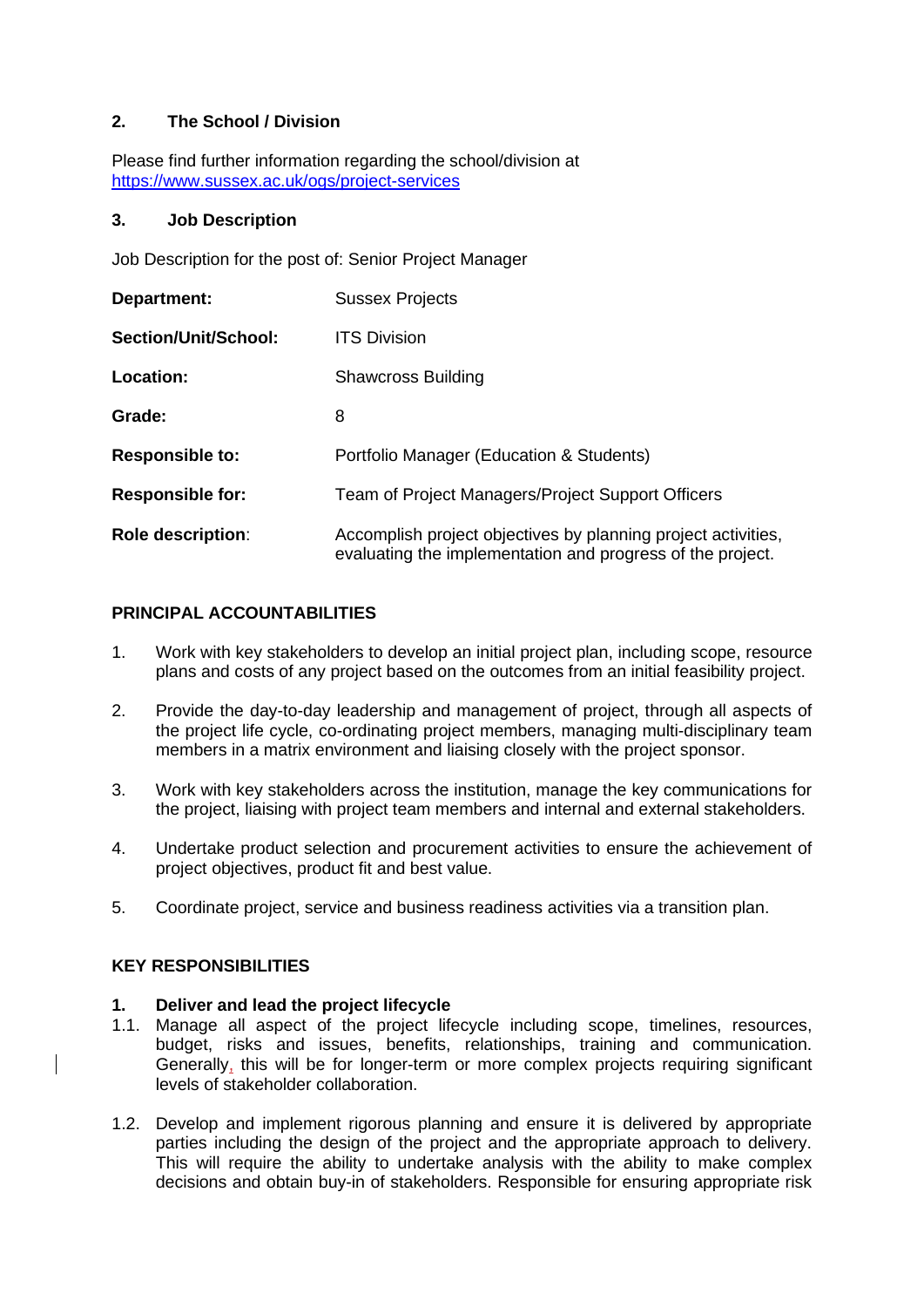assessments, method statements and project management documentation, etc., is completed and subjected to the appropriate project governance methodology

## **2. Project Leadership and management**

- 2.1. Ensure the project is managed in line with institution's project management methodology
- 2.2. Coordinate project, service and business readiness activities
- 2.3. Work with the project team and project office support colleagues, to deliver the project objectives, coaching and guiding as needed, breaking down barriers between teams to ensure successful delivery. Manage multi-disciplinary team members in a matrix environment. This will include project induction, coaching, guidance and training to project team members to ensure the effective implementation of the project.
- 2.4. Work with internal and external stakeholders ensuring delivery to project specification.

### **3. Stakeholder Engagement**

- 3.1. Identify and build effective working relationships with internal and external stakeholders and networks, collaborating and influencing decisions on areas affecting projects, identify and manage project dependencies; work to identify priorities and jointly ensure that the most appropriate way is found for the priorities to be met. Engage with stakeholders to shape the project
- 3.2. Resolve issues and conflicts by bringing together experts to drive consensus to progress with agreed project plans.
- 3.3. Work with stakeholders, providing complex, conflicting and technical information and ensuring technical information is understood and used to inform decisions
- 3.4. Ensure stakeholder training is considered as part of the project plan and undertake all necessary stakeholder training.

### **4. Procurement and contract management**

- 4.1. Undertake project procurement activity
- 4.2. Manage supplier contracts connected to the project delivery

To carry out any other duties that are within the employee's skills and abilities whenever reasonably instructed.

This Job Description sets out current duties of the post that may vary from time to time without changing the general character of the post or level of responsibility entailed.

## **INDICATIVE PERFORMANCE CRITERIA**

- Leading a team of Project Managers and/or Project Support Staff. The number of direct reports varies according to project size. The post holder can expect to manage staff on a matrix basis.
- Budget amount depends on the size of the project.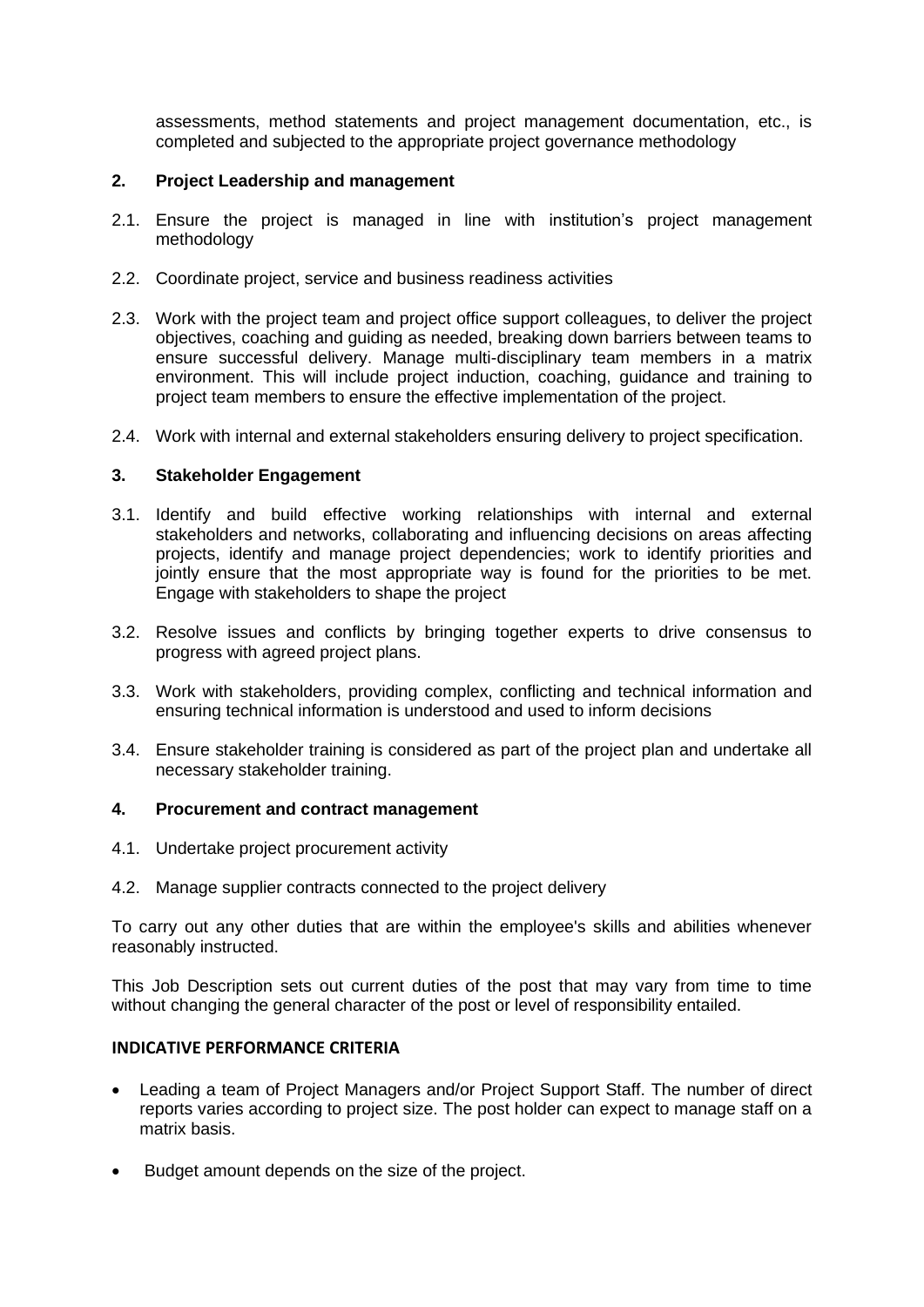- Responsible for the achievements of targets agreed with the line manager
- The post holder reports to the Portfolio Manager (Education & Students) working under broad direction to enable the post holder to manage their own work and that of their team members, to achieve their agreed objectives. The role holder will play a key role as part of the Divisional leadership team in supporting the achievement of the strategic and operational goals of the University, Professional Services & their Division. The post holder is expected to work collaboratively across the University and with key stakeholders to deliver single team working that efficiently and effectively supports the achievement of those goals and objectives.
- Support achievement of the Division's/Unit's/School's compliance with all applicable statutory and regulatory compliance obligations, including (but not limited to): UKVI, Health & Safety, the Prevent Duty, data protection, Competition and Markets Authority requirements and equal opportunities, as appropriate to the grade and role. Additionally, to promote good practice in relation to University policy, procedure and guidance in relation to those compliance matters in respect of students, staff and other relevant parties.
- Balance effectiveness and cost-efficiency in the management of the budgets you are accountable for, demonstrating compliance with Value for Money and Return on Investment principles to support the University's strategic aim to achieve a world-class standard of teaching and research by managing our resources effectively and efficiently.

|                                                                                                                                                                                                | <b>Essential</b> | Desirable |  |  |
|------------------------------------------------------------------------------------------------------------------------------------------------------------------------------------------------|------------------|-----------|--|--|
| <b>Previous Experience</b>                                                                                                                                                                     |                  |           |  |  |
| A career history within a project management environment, ideally in a<br>challenging, changeable environment comprising multiple business<br>systems and a need for synergy                   | X                |           |  |  |
| Sound track record of initiating and managing large-scale projects within<br>a complex organization                                                                                            | X                |           |  |  |
| Qualifications and professional accreditations                                                                                                                                                 |                  |           |  |  |
| Prince2 certification or equivalent                                                                                                                                                            | X                |           |  |  |
| Membership of appropriate professional institute                                                                                                                                               |                  | X         |  |  |
| <b>Skills and Competencies</b>                                                                                                                                                                 |                  |           |  |  |
| Highly organised with the ability to manage multiple project streams.<br>Ability to prioritise, delegate and execute tasks in an environment with<br>competing demands                         | X                |           |  |  |
| Ability to build effective relationships with, and command the respect of,<br>a wide range of stakeholders, including senior staff members, influencing<br>as necessary and resolving conflict | X                |           |  |  |

## **4. Person Specification**